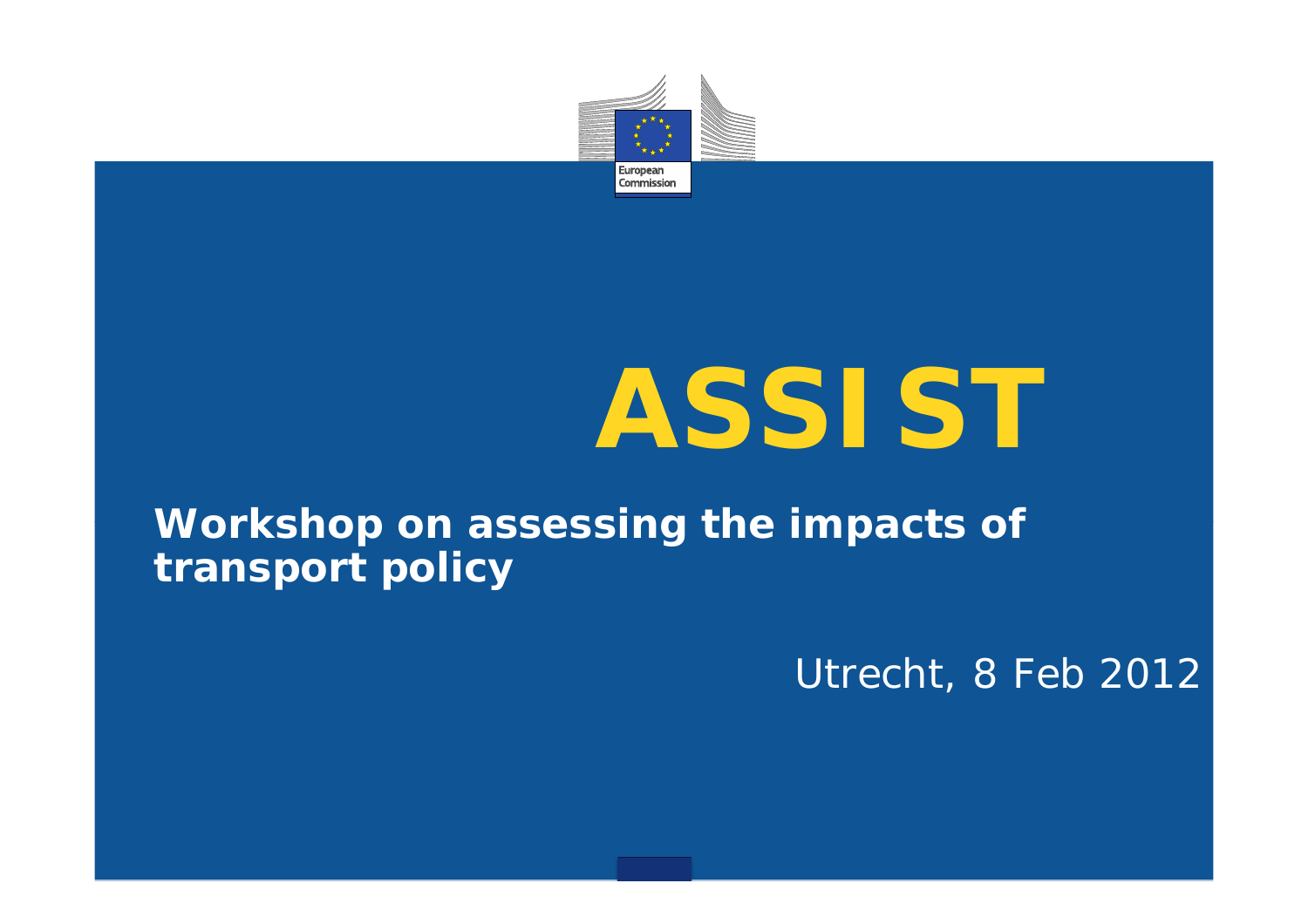

Passenger and freight transport are essential for undertaking social and economic activities.

Transport is at the same time causing a range of **negative impacts** affecting people and companies in the EU.

Market failures hamper the **competitiveness** of transport.

Developing and **assessing** sustainable transport policy **measures** – striking the balance between positive and negative impacts – analyse and **quantify** social and economic **impacts** – at European, national and regional levels.

**The project**, building on empirical results of transport policy implementation, should be able to assist the Commission and other policy makers in assessing and comparing transport policy measures.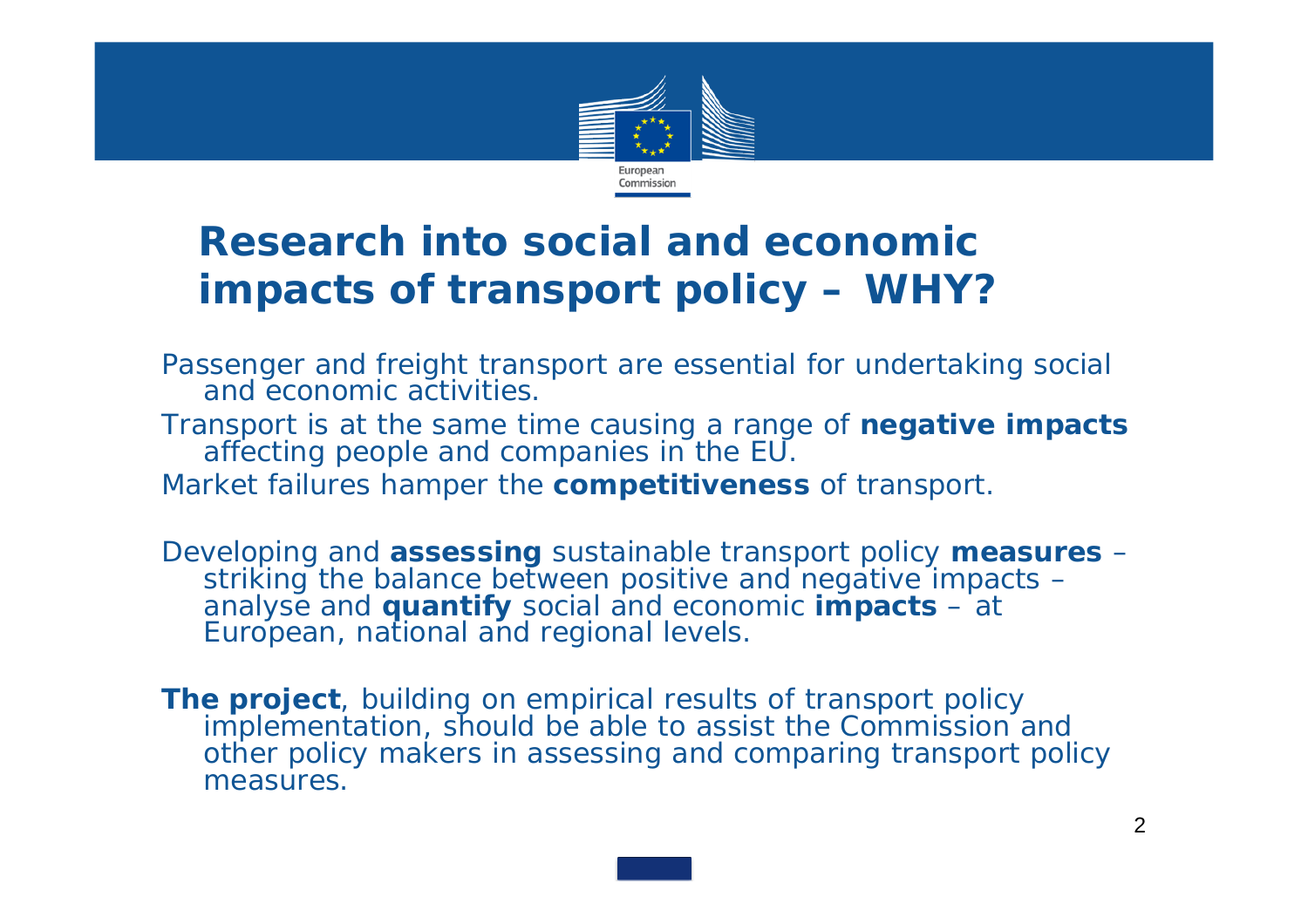

*…negative impacts affecting people and companies …*

Negative impacts: environmental, congestion, safety, etc… (non exhaustive)

People: health, quality of life, security,… Companies: logistics, reliability, costs,…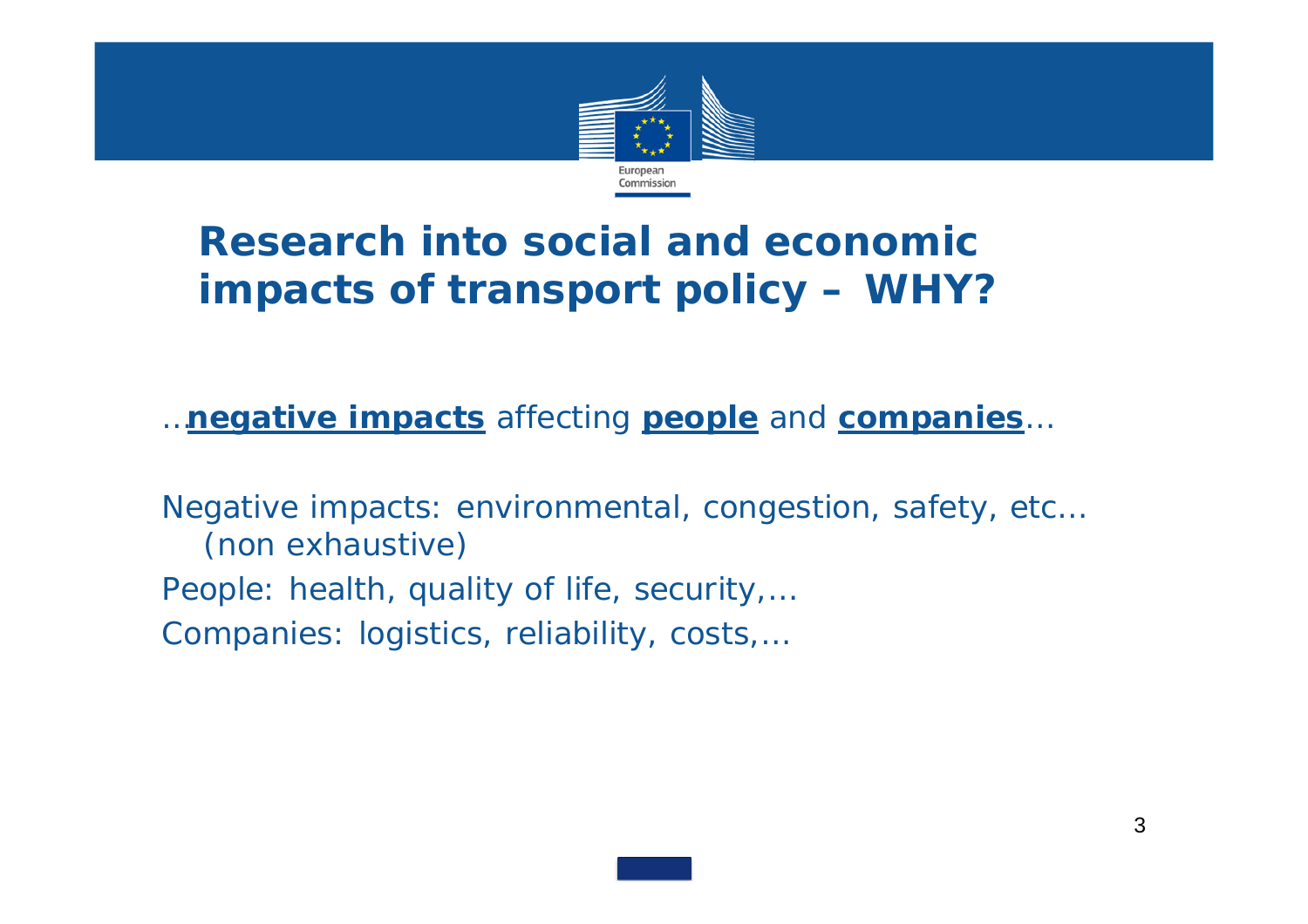

*…assessing sustainable transport policy measures – striking the balance between positive and negative impacts…* 

Assessing: focus on impact assessment of measures Sustainable: economic, environmental and **social** (the latter has gained little attention so far) Balance: based on scientific evidence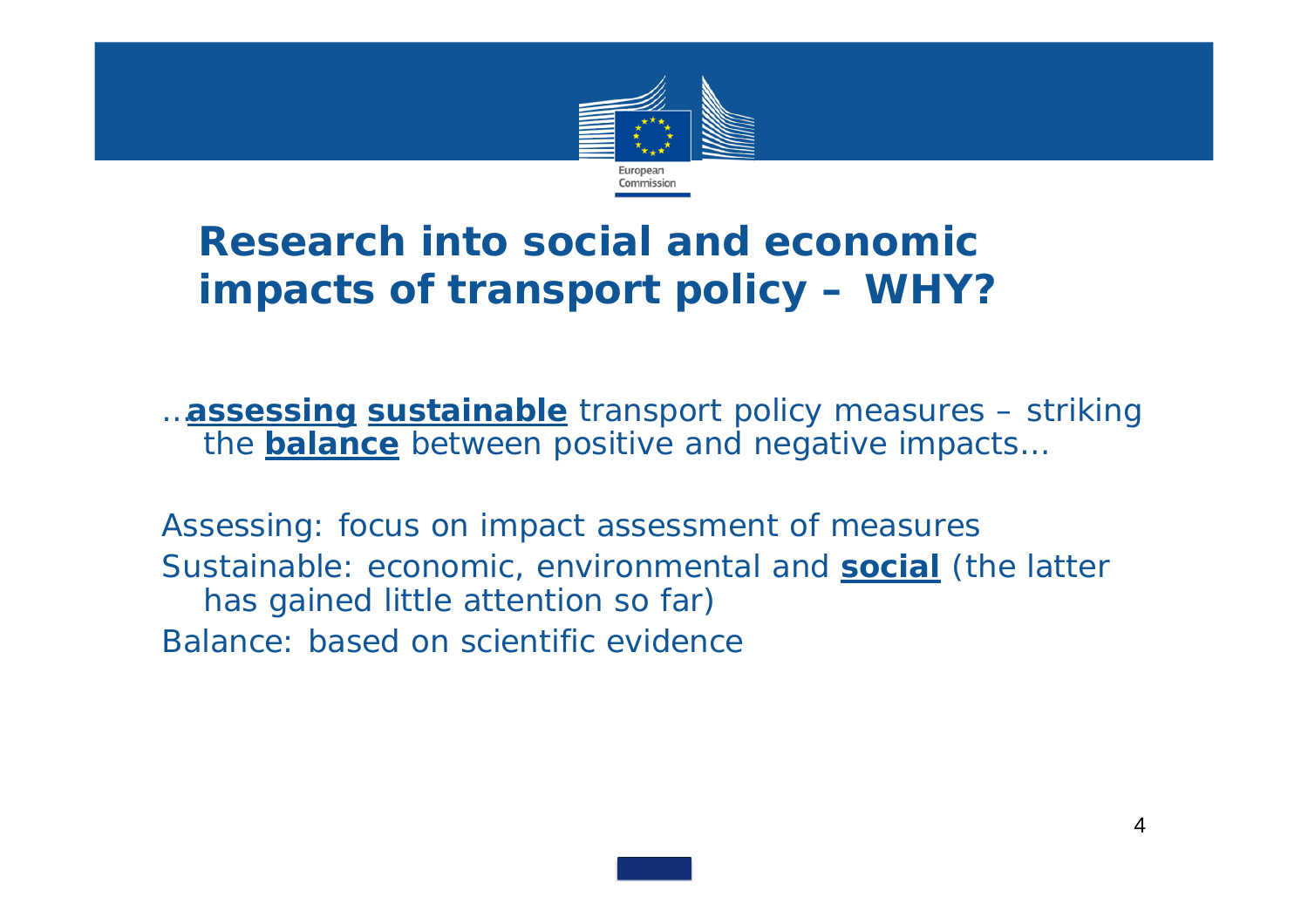

*…analyse and quantify social and economic impacts of policy measures – at European, national and regional levels …*

Quantify: allowing to understand policy effects in quantitative terms – comparability

Geographical scope: not only at aggregated level – little focus has been given to distribution effects of general policy